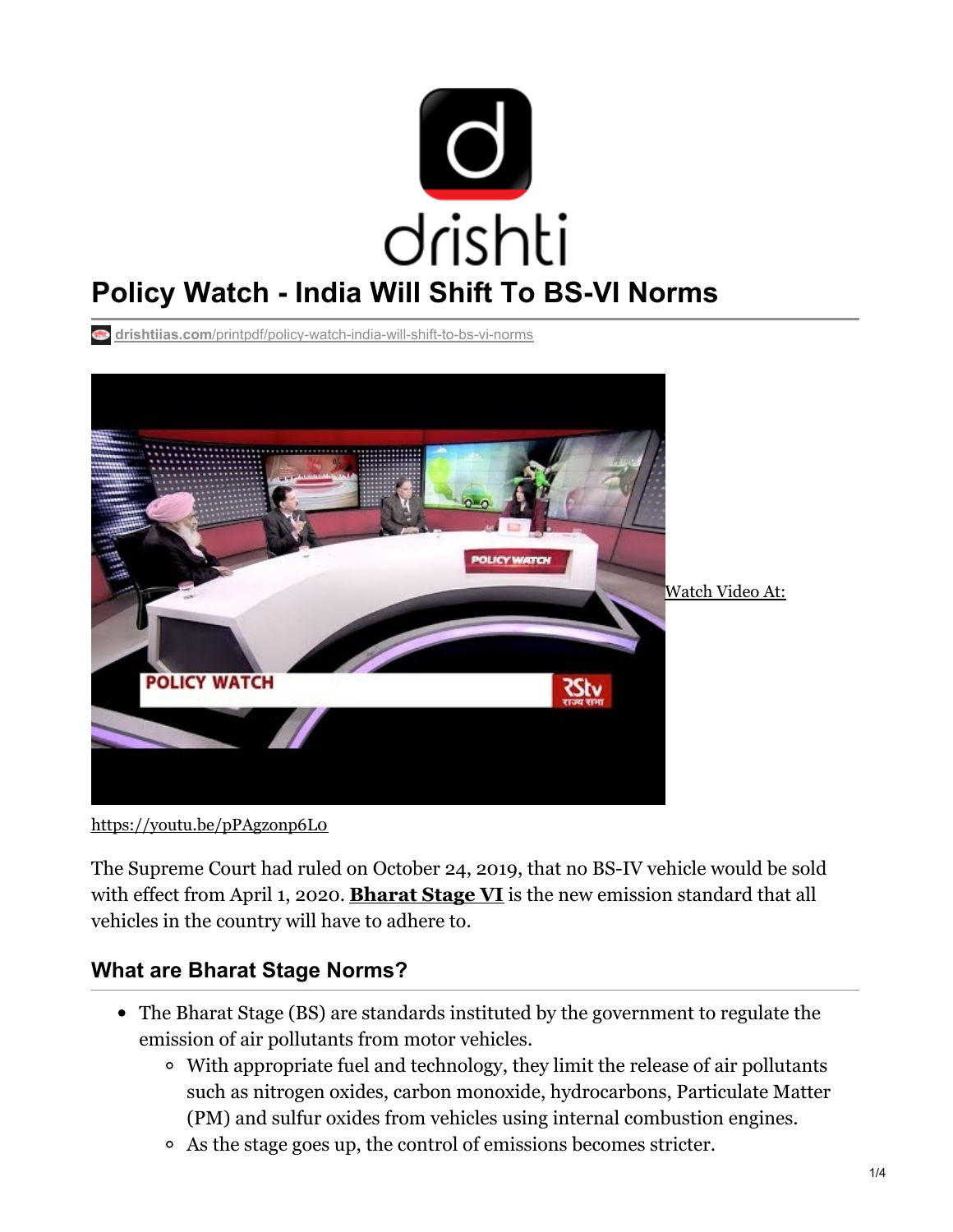- The standards and the timeline for [implementation](https://www.drishtiias.com/daily-updates/daily-news-analysis/reducing-so2-emissions) are set by the **Central Pollution Control Board (CPCB)** under the Ministry of Environment, Forest and Climate Change.
- The standards are based on European regulations that were first introduced in 2000.

### **What will it Need?**

**On-Board Diagnostics: [Bharat](https://www.drishtiias.com/loksabha-rajyasabha-discussions/in-depth-bs-vi-emission-norms) Stage VI** norms include a wide list of technology modifications, the most significant being making OBD (On-board diagnostics) mandatory for all vehicles.

### **On-Board Diagnostics**

- **On-Board Diagnostics (OBD)** is an automotive term referring to a **vehicle's self-diagnostic and reporting capability.** OBD systems give the vehicle owner or repair technician access to the status of the various vehicle subsystems.
- OBD was originally designed to control the emissions. In BS-VI vehicles norms, OBD-2 is mandatory.
- **Better fuel:** Proper implementation of BS-VI needs better fuel. The refiners have invested more than Rs 80,000 crore in upgrading petrol and diesel quality to meet BS-VI specifications.
- The vehicle should have the **capacity to use the fuel at full combustion.**
	- New technology will be required by the automotive industries in combustion, ignition, carburetors, and exhaust steel pipe.
	- Taking a leap from BS-IV to BS-VI comes with immense technical challenges. It took Europe 9 years to completely implement the Euro VI standards.
	- Car-makers will have to spend heavily to develop BS-VI compliant engines for their existing product line.
	- Automotive electronics and embedded systems related constraints.

### **Benefits of BS-VI norms over BS-IV norms**

- According to the **Centre for Science & Environment study,** air pollution takes 10,000-30,000 lives in Delhi alone every year. Early migration to BS-VI fuels in the National Capital of Delhi and the whole country will help in saving thousands of precious lives by bringing down vehicular pollution significantly.
- A study by **System of Air Quality and Weather [Forecasting](https://www.drishtiias.com/daily-updates/daily-news-analysis/safar) And Research (SAFAR)** under the **Ministry of Earth Sciences** showed that the Transport sector contributes around 41% of the pollution in Delhi. Cleaner fuel is one of the ways to combat air pollution.
- In BS-VI fuel, will bring down the concentration of **sulfur** by 80%, i.e. from the 50 parts per million to 10 parts per million.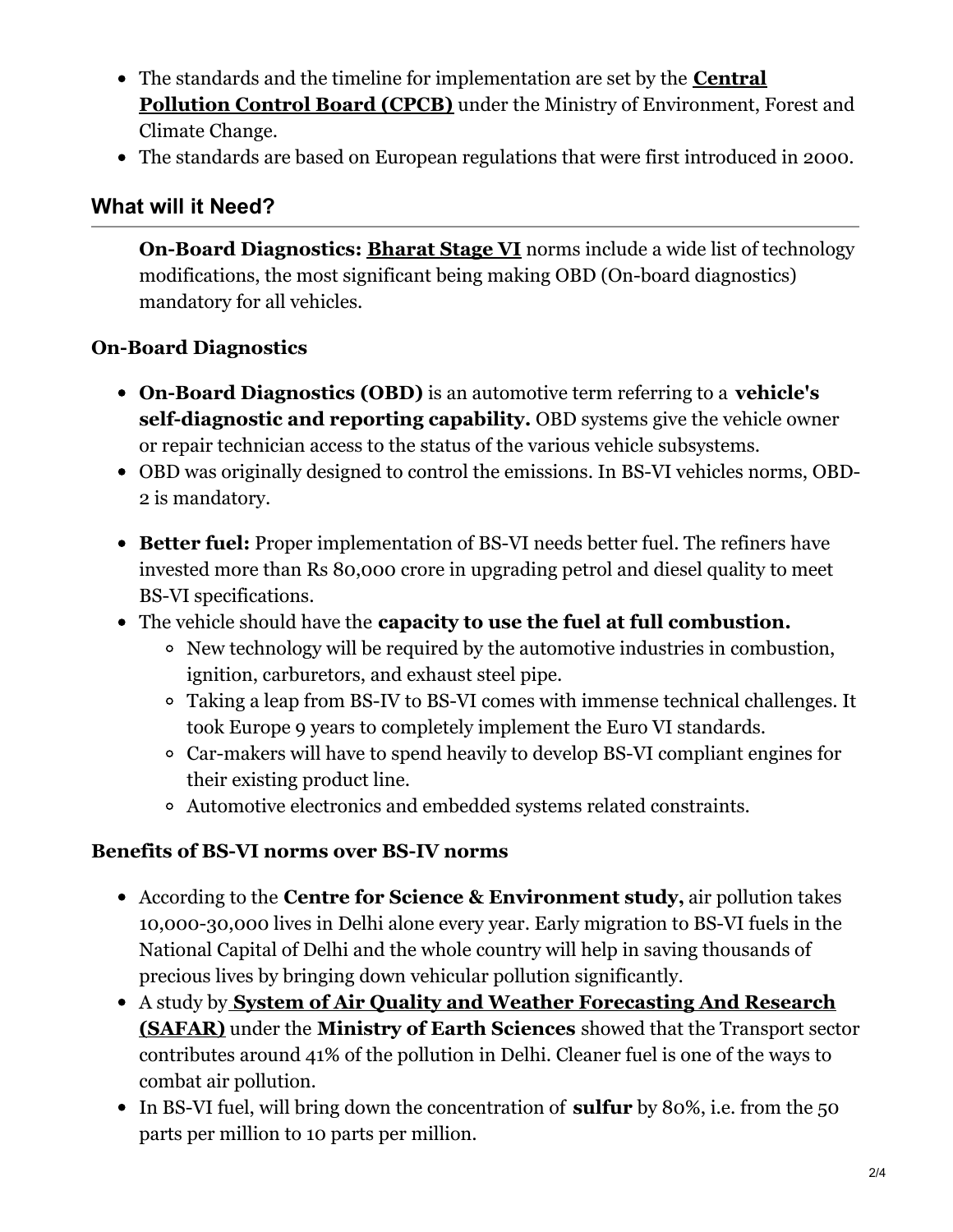- BS-VI fuel is expected to **reduce the NOx** (nitrogen oxides) **emissions** from diesel cars by 70% and from petrol cars by 25%
- OBD (onboard diagnostics) will become **mandatory** for every vehicle and it will help monitor the pollution caused by the vehicle in real-time.
- RDE (Real Driving Emission) will be **introduced for the first time** that will measure the emission in real-world conditions and not just under test conditions.
- BS-VI norms will also change the way particulate matter is measured. It will now be measured by number standard instead of mass standard thereby, regulating the fine particulate matter as well.

# **Challenges**

- **Stressed Industry:** Automotive industries are already under pressure due to a decrease in the sale. With the introduction of BS-VI norms along with strict safety, norms will lead to an increase in the cost of vehicles by ₹10,000 - 20,000. Since India is a cost-sensitive economy, it might further pressurize the automotive industries.
- **Technological Challenges:** The capacity of the automotive industries to equip their vehicles with the necessary technology will be tested.
- **Low Incentive for the Buyer:**
	- There is **no improvement in fuel efficiency** in the case of BS-VI vehicles, which was the selling pitch in the case of BS-IV vehicles.
	- **Cost of maintenance** of BS-VI vehicles is higher than the BS-IV vehicles.
- **Availability of the Fuel:** To ensure the availability of BS-VI fuel **at all places** by the due time will be another problem faced by the Oil Marketing Companies. For example, during the implementation of BS-IV fuel, some region like Northeast and Kerala were left out.
- **Skill Development:** Skill development of technicians, service centres and maintenance workshops which form the bulk of transport industries.
- **Low Transparency:** Transparency in **fuel production and its transportation is absent.**
- **Logistics Issues:** Earlier, the implementation of BS-II, BS-III, and BS-IV fuel and vehicles were done in a phased manner. But this time, BS-VI will be implemented in the whole country at the same time which might lead to logistics issues.
- **Implementation:** Issues with the implementation of **safety and insurance norms** along with BS-VI norms in commercial vehicles.

### **Way Forward**